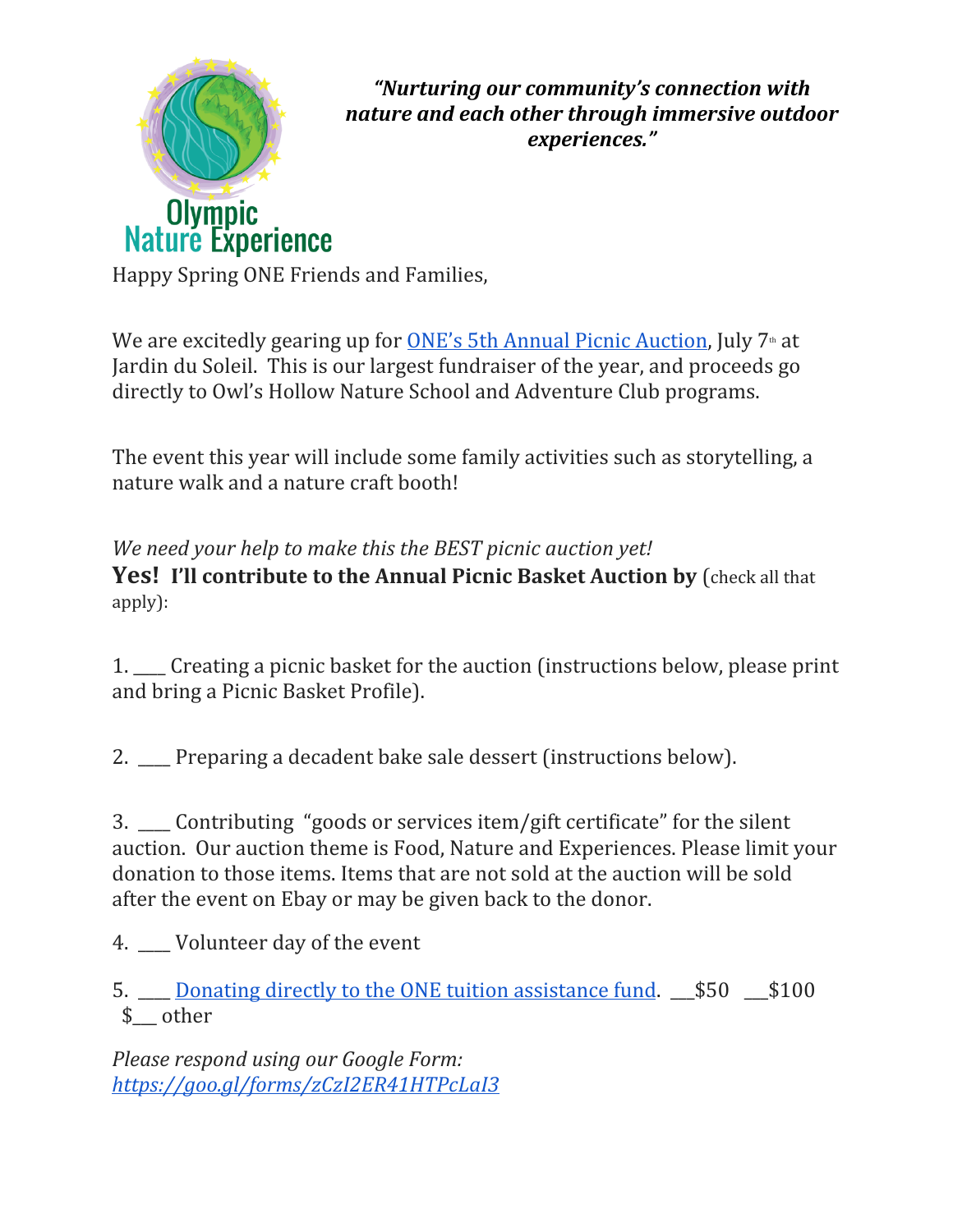## **2018 PICNIC BASKET INFO**

All picnic baskets are "for two" and should include:

• A main course • 2 sides • A dessert • 2 sets of utensils and napkins Meals can be home-cooked, or pre-packaged ready to eat cold salads, cured meats, cheeses, finger foods and beverages (optional).

**Consider incorporating a promotable theme** into your basket, based on specific ingredients, culinary themes (organic, vegetarian, raw, gluten-free), or a style of cooking (Mexican, Southern, Italian food). Examples include fun names such as, An Evening in Paris, The Chocolate Lovers Picnic, & Some Like it SPICY!

Picnics can be packed in actual baskets or other portable containers. Fun ones in the past have included everything from a bike basket (bike was included in auction item!), firewood boxes, and a kraut crock. The more creative, the higher the bidding, so let your culinary spirit shine!

**Take a moment to FILL OUT THE BASKET PROFILE SHEET** (attached) so we can promote your picnic for top dollar! Also, list items in the basket (containers, utensils, linens, the basket itself, etc.) you want returned. Any items not specified for return will be considered "take home" to the winning bidder.

**Baskets can be delivered between 1 and 3 pm day of event,** and will be refrigerated on site prior to auction. Plan for meals to be taken out of refrigeration about 30 minutes before they are consumed. If you need someone to pick up your donation, or would like to drop it off sooner, please make arrangements with Sarah via text or phone (360-461-7169).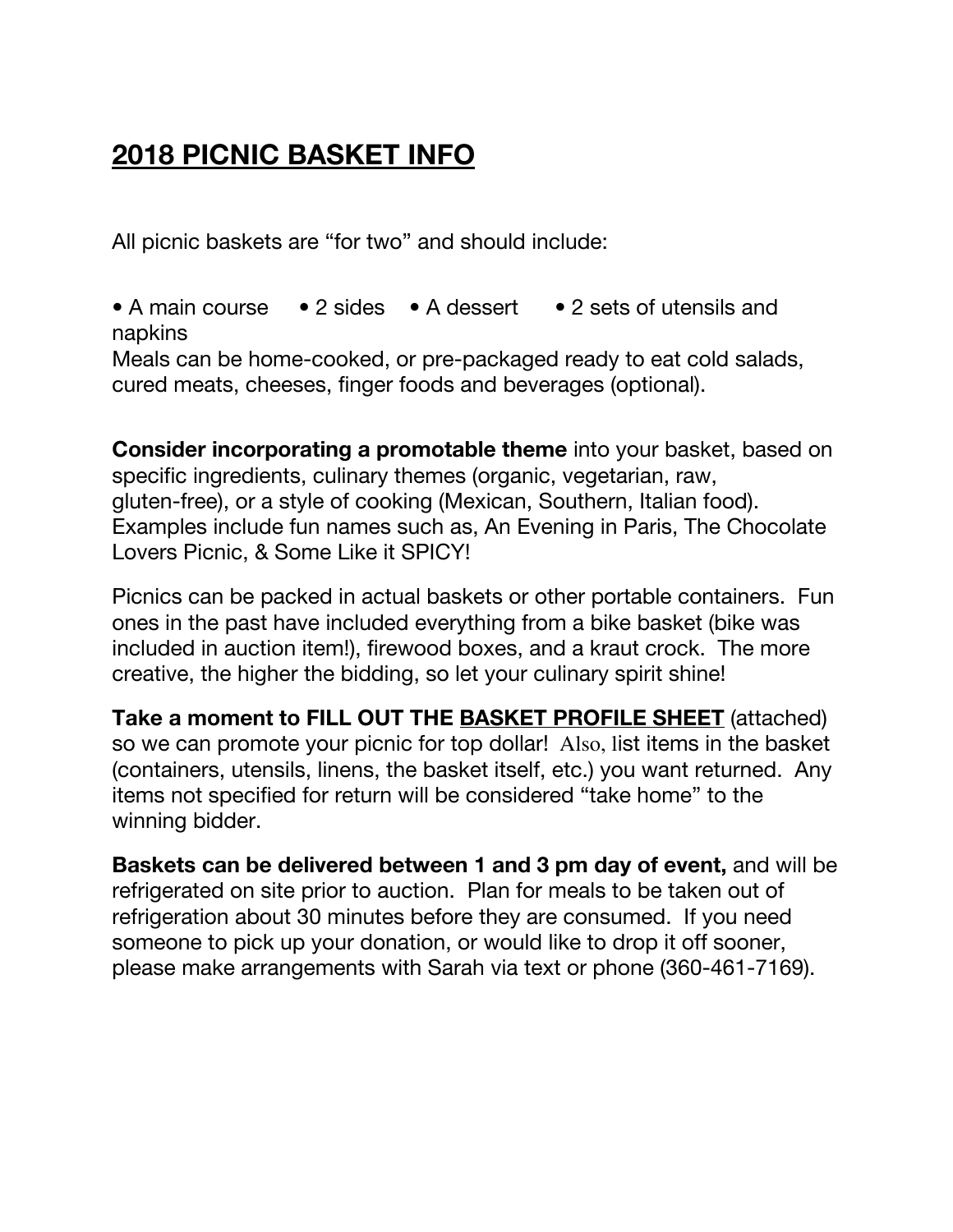## **PICNIC BASKET PROFILE**

Basket Theme or Name:

Main Course (Name & Ingredients):

Side #1 (Name & Ingredients):

Side #2 (Name & Ingredients):

Dessert (Name & Ingredients):

A special story or enticing info about this basket:

This basket was created by / donated by:

*Please specify items to be returned when picnic is finished, & include phone number.*